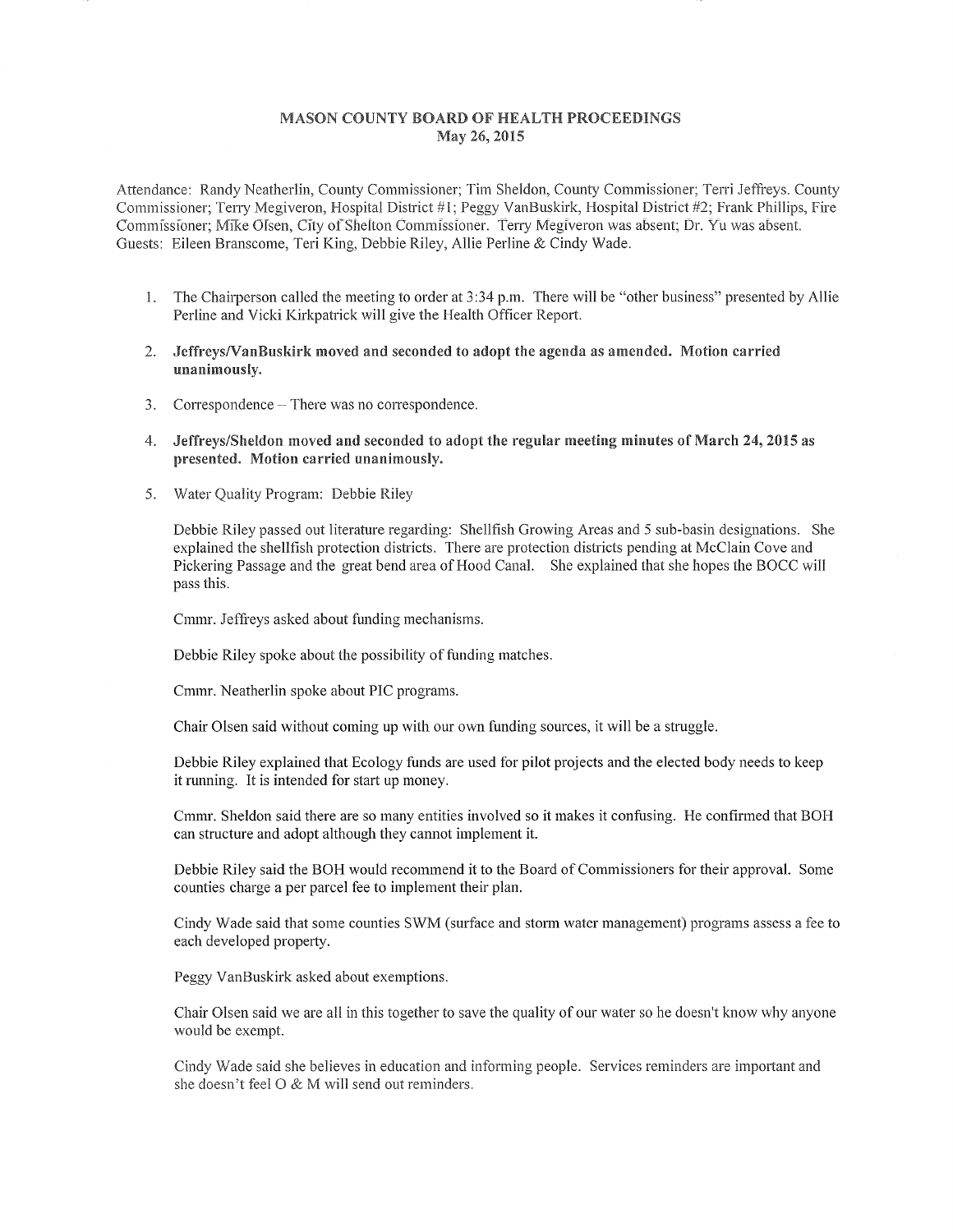## BOARD OF HEALTH PROCEEDINGS May 26, 2015 - PAGE 2

Debbie Riley said people who take care of their systems do not hear from them. She also commented that if there is no sustainable source of funding they cannot maintain a trained work force in the event of emergency.

Cmmr. Sheldon asked about the people who would be asked to pay although they don't live on the waterfront or near a lake.

Debbie Riley said it's about a lot more than lakes. It's about protecting everyone from pollution and maintaining a healthy and safe water quality for everyone in the County.

Chair Olsen said it's pretty minimal to pay nineteen dollars a year to protect recreation and shellfish in Mason County.

Debbie Riley read sections of RCW 70.07 Public Health and Safety.

Cmmr. Sheldon reiterated the options.

Steve Bloomfield reminded the Board that the shellfish protection district can tax the districts per state law.

Teri King commented that there were a couple of times when the County was taxed as districts.

Debbie Riley will be available to answer questions although the BOCC will ultimately make the final decision.

6. Health Officer Report: Vicki Kirkpatrick gave the health officer report.

Pertussis (whooping cough) is still higher than expected. There were two cases reported in the past month in Mason County.

There are no reported cases of measles in Mason County. Vicki stated that there have been four vaccination clinics in Mason County and they will continue.

In the event of pandemic they may need to alter standards of care and use cooperative effotis to save lives.

They will do Tuberculosis (TB) screening and start a pilot program with TB testing with Washington State Department of Health. Targeted outreach group is the Guatemalan population.

- 7. Other Business: Allie Perline spoke about the Youth Leadership recognition plaque. The plaque will be presented to a group of CHOICE High School Students for their efforts in re-vamping the trail behind the library. This plaque will be presented on Tuesday, June 16, 2015 at 8:15 a.m. at Oakland Bay Jr. High School. Allie asked if the BOH Chair would make a recognition speech and asked the other members of Board of Health to attend to show support. She thinks having community leaders who advocate health would be great.
- 8. Vicki Kirkpatrick announced that Terry Megiveron, who is currently representing Hospital District  $#1$ , is leaving and will be replaced by Eileen Branscome. Vicki introduced Eileen Branscome.
- 9. Public Comment Steve Bloomfield said that Seattle Shellfish is trying to establish boys and girls clubs in Mason County. He said they feel it's important for physical and mental health for children. They want to build on youth as hope for the future. He thinks businesses in the community can help to make this a success.
- 10. Adjourn The meeting adjourned at  $5:05$  p.m.